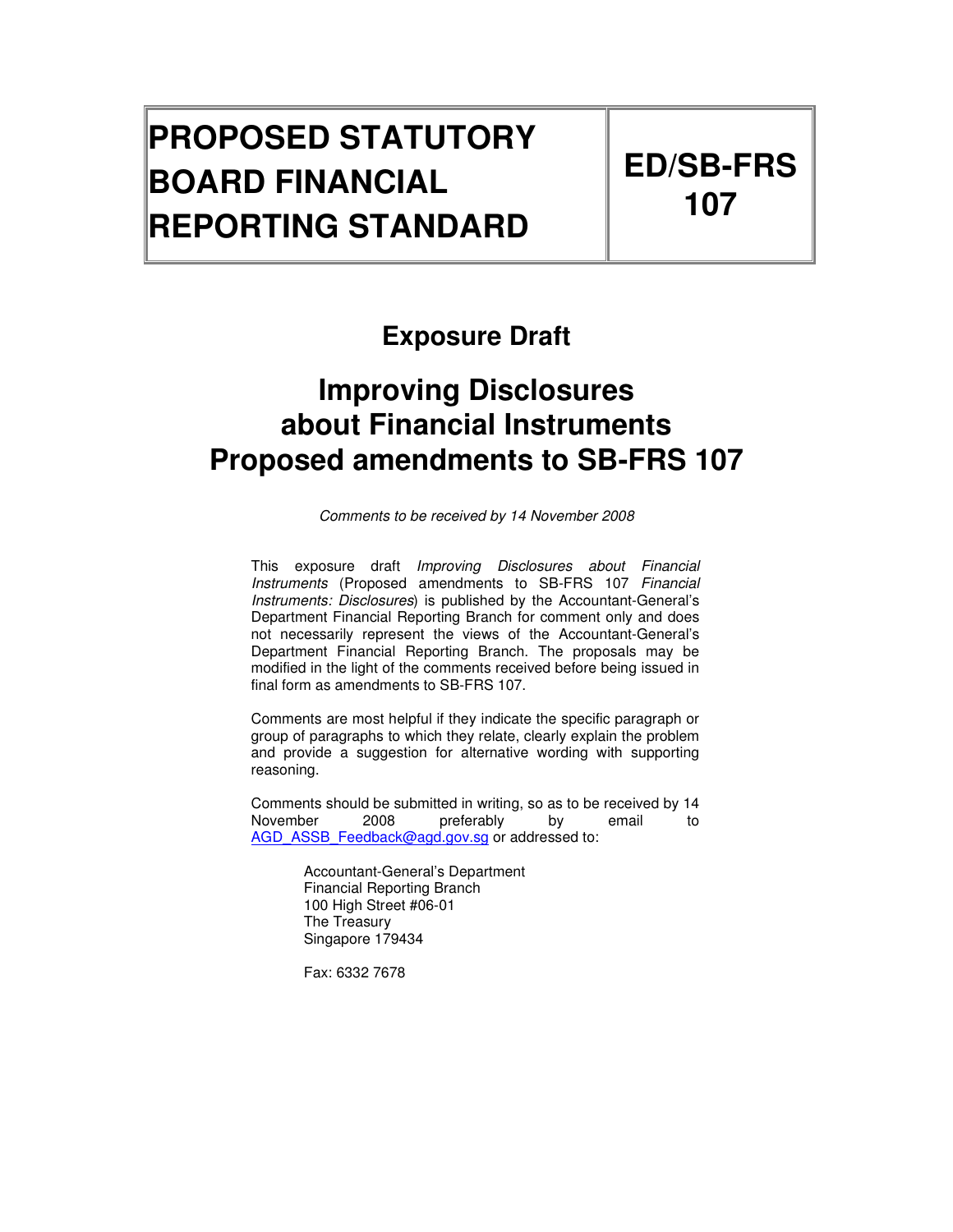# **CONTENTS**

**INTRODUCTION** 

**INVITATION TO COMMENT** 

**PROPOSED AMENDMENTS TO SB-FRS 107** 

**PROPOSED AMENDMENTS TO IMPLEMENTATION GUIDANCE**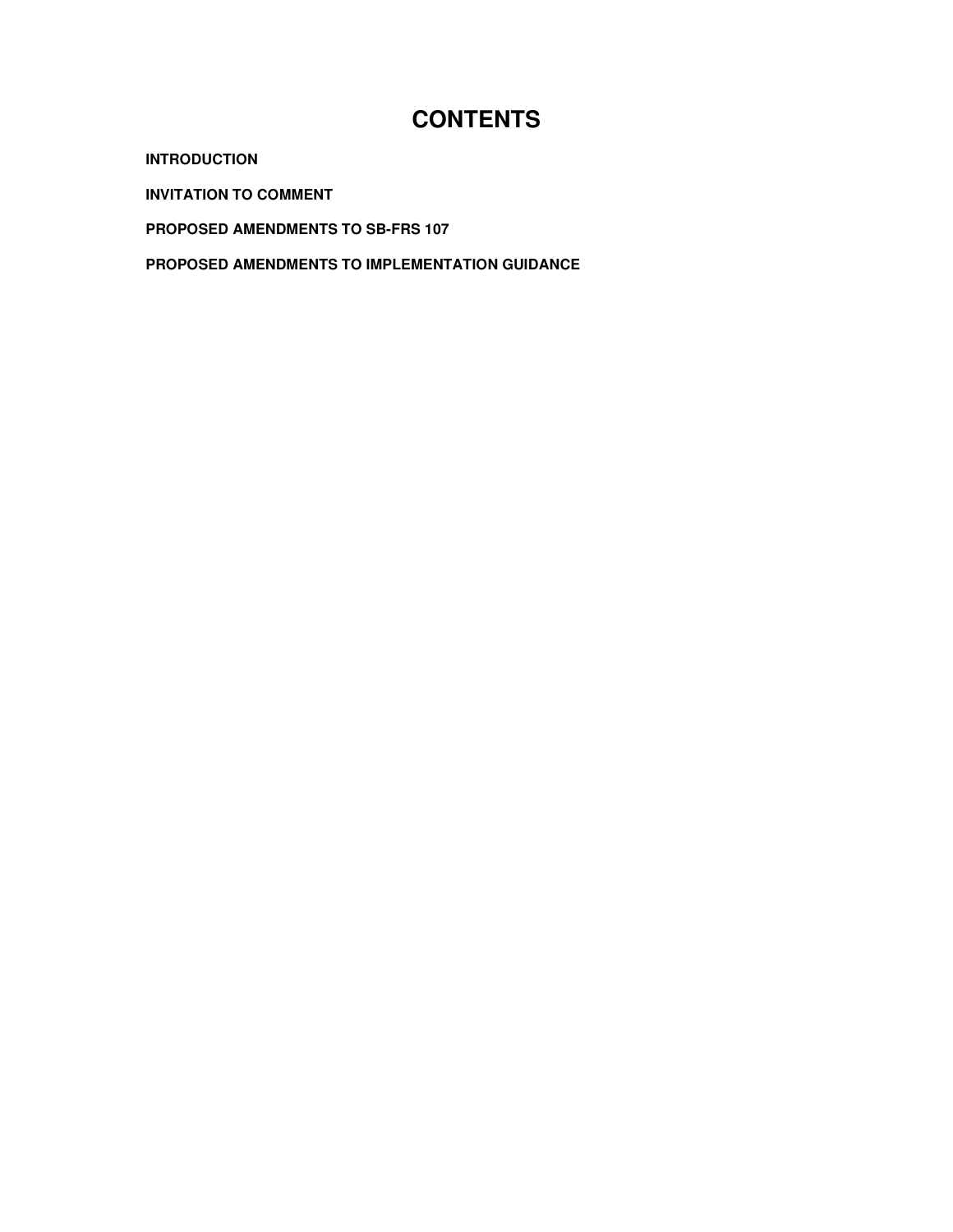# **Introduction**

- 1 SB-FRS 107 Financial Instruments: Disclosures was issued in 2008 with mandatory application for annual periods beginning on or after 1 January 2008. This exposure draft contains proposals to amend SB-FRS 107. The proposals would enhance disclosures about fair value measurements and the liquidity risk of financial instruments.
- 2 It was noted by users of financial statements and others that enhanced disclosures about fair value measurements are required, especially in the light of the present market conditions. It was suggested that disclosures similar to those included in Statement of Financial Accounting Standards No. 157 Fair Value Measurements (SFAS 157) issued by the US Financial Accounting Standards Board (FASB) should be considered. Those disclosures are based on a three-level hierarchy for the inputs to the valuation techniques that are used to measure fair value.
- 3 This exposure draft proposes amendments to disclosure requirements that are based on a three-level fair value hierarchy (similar to that used in SFAS 157). The amendments would apply to financial instruments and require disclosures about:
	- (a) the level of the fair value hierarchy into which fair value measurements are categorised in their entirety. This requirement would apply both for fair values included in the statement of financial position and for other fair values that are disclosed but not included in that statement.
	- (b) the fair value measurements resulting from the use of significant unobservable inputs to valuation techniques. For these measurements, the disclosures include a reconciliation from the beginning balances to the ending balances.
	- (c) the movements between different levels of the fair value hierarchy, and the reasons for those movements.
- 4 Some of the disclosure requirements under SB-FRS 107 about the nature and extent of liquidity risk were unclear and difficult to apply and did not always result in useful information for users of financial statements.
- 5 This exposure draft proposes amendments to SB-FRS 107 that would:
	- (a) clarify that liquidity risk disclosures are required only for financial liabilities that will result in the outflow of cash or another financial asset.
	- (b) require entities to provide quantitative disclosures based on how they manage liquidity risk for derivative financial liabilities.
	- (c) require entities to disclose the remaining expected maturities of non-derivative financial liabilities if they manage liquidity risk on the basis of expected maturities.
	- (d) strengthen the relationship between qualitative and quantitative disclosures about liquidity risk.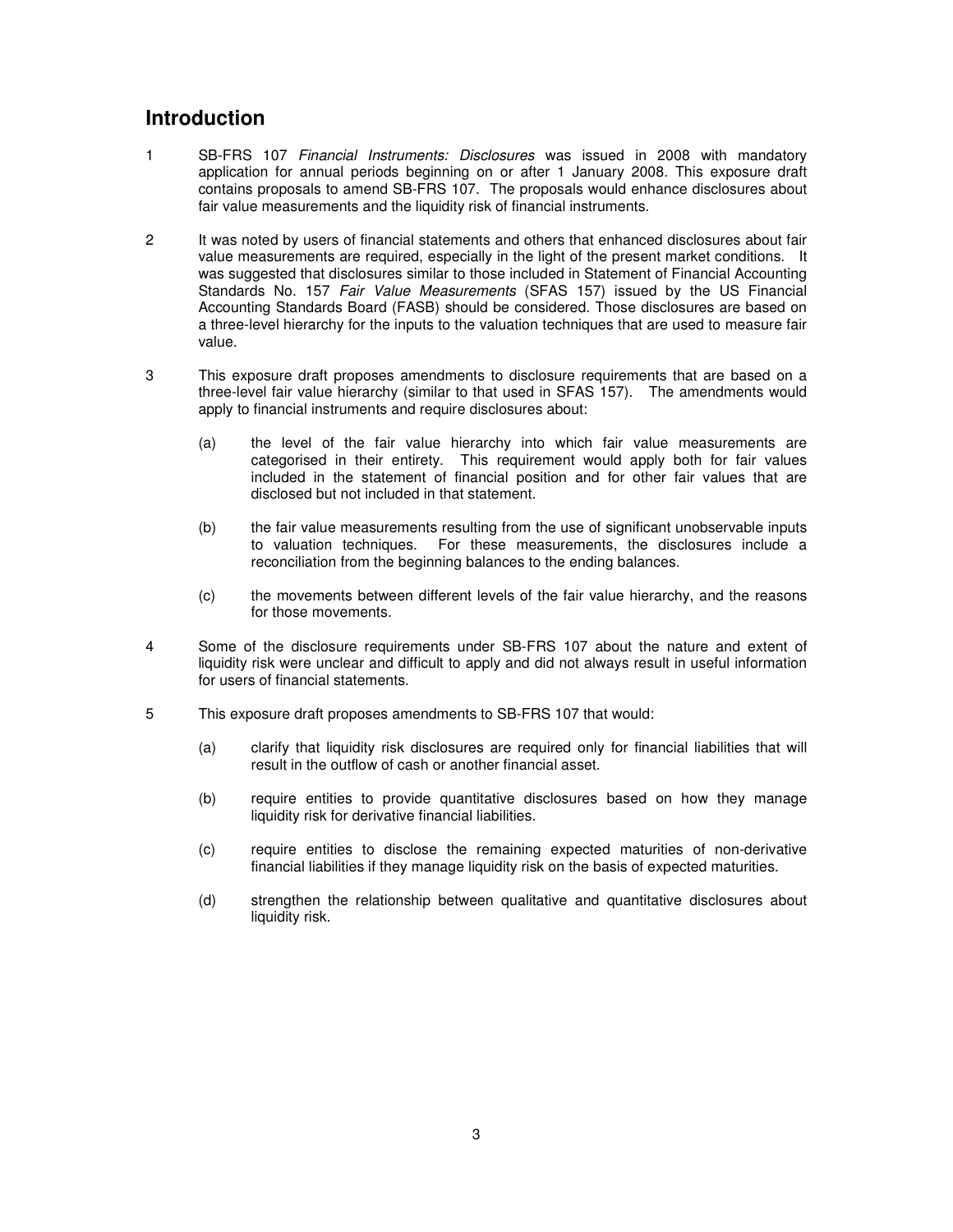# **Invitation to comment**

Accountant-General's Department Financial Reporting Branch invites comments on the amendments to SB-FRS 107 proposed in this exposure draft, particularly on the questions set out below. Comments are helpful if they:

- (a) comment on the questions as stated,
- (b) indicate the specific paragraph or group of paragraphs to which they relate,
- (c) contain a clear rationale, and
- (d) include any alternative the Accountant-General's Department Financial Reporting Branch should consider, if applicable.

Respondents need not comment on all of the questions and are encouraged to comment on any additional issues that, in their view, warrant consideration.

Accountant-General's Department Financial Reporting Branch is not requesting comments on matters not addressed in this exposure draft.

Comments should be submitted in writing so as to be received no later than **14 November 2008**.

## **Fair value disclosures**

#### **Question 1**

Do you agree with the proposal in paragraph 27A to require entities to disclose the fair value of financial instruments using a fair value hierarchy? If not, why?

#### **Question 2**

Do you agree with the three-level fair value hierarchy as set out in paragraph 27A? If not, why? What would you propose instead, and why?

#### **Question 3**

Do you agree with the proposals in:

- (a) paragraph 27B to require expanded disclosures about the fair value measurements recognised in the statement of financial position? If not, why? What would you propose instead, and why?
- (b) paragraph 27C to require entities to classify, by level of the fair value hierarchy, the disclosures about the fair value of the financial instruments that are not measured at fair value? If not, why? What would you propose instead, and why?

#### **Liquidity risk disclosures**

## **Question 4**

Do you agree with the proposal in paragraph 39(a) to require entities to disclose a maturity analysis for derivative financial liabilities based on how the entity manages the liquidity risk associated with such instruments? If not, why? What would you propose instead, and why?

### **Question 5**

Do you agree with the proposal in paragraph 39(b) to require entities to disclose a maturity analysis for non-derivative financial liabilities based on remaining expected maturities if the entity manages the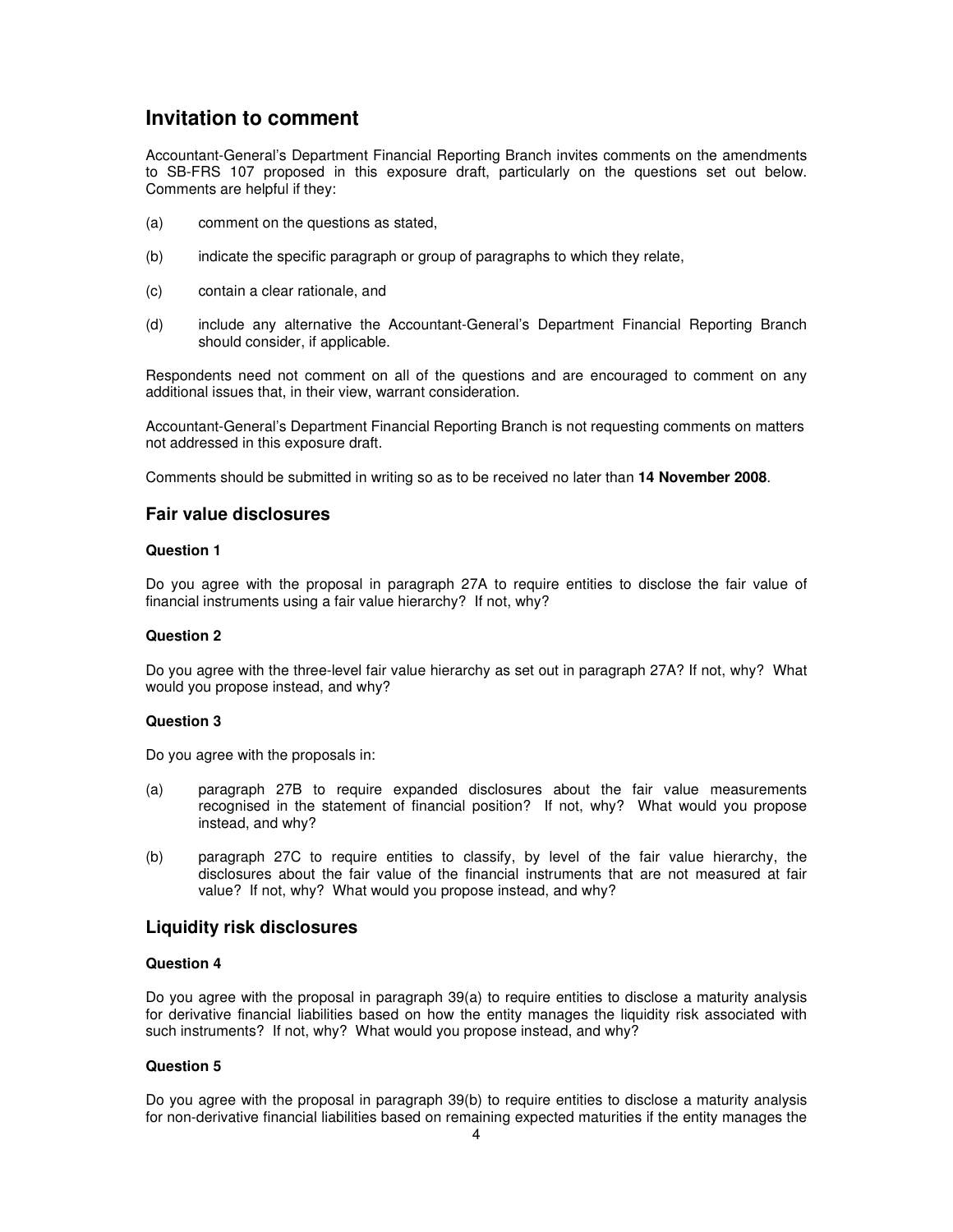liquidity risk associated with such instruments on the basis of expected maturities? If not, why? What would you propose instead, and why?

## **Question 6**

Do you agree with the amended definition of liquidity risk in Appendix A? If not, how would you define liquidity risk, and why?

## **Effective date and transition**

### **Question 7**

Do you agree with the proposed effective date? If not, why? What would you propose instead, and why?

## **Question 8**

Are the transition requirements appropriate? If not, why? What would you propose instead, and why?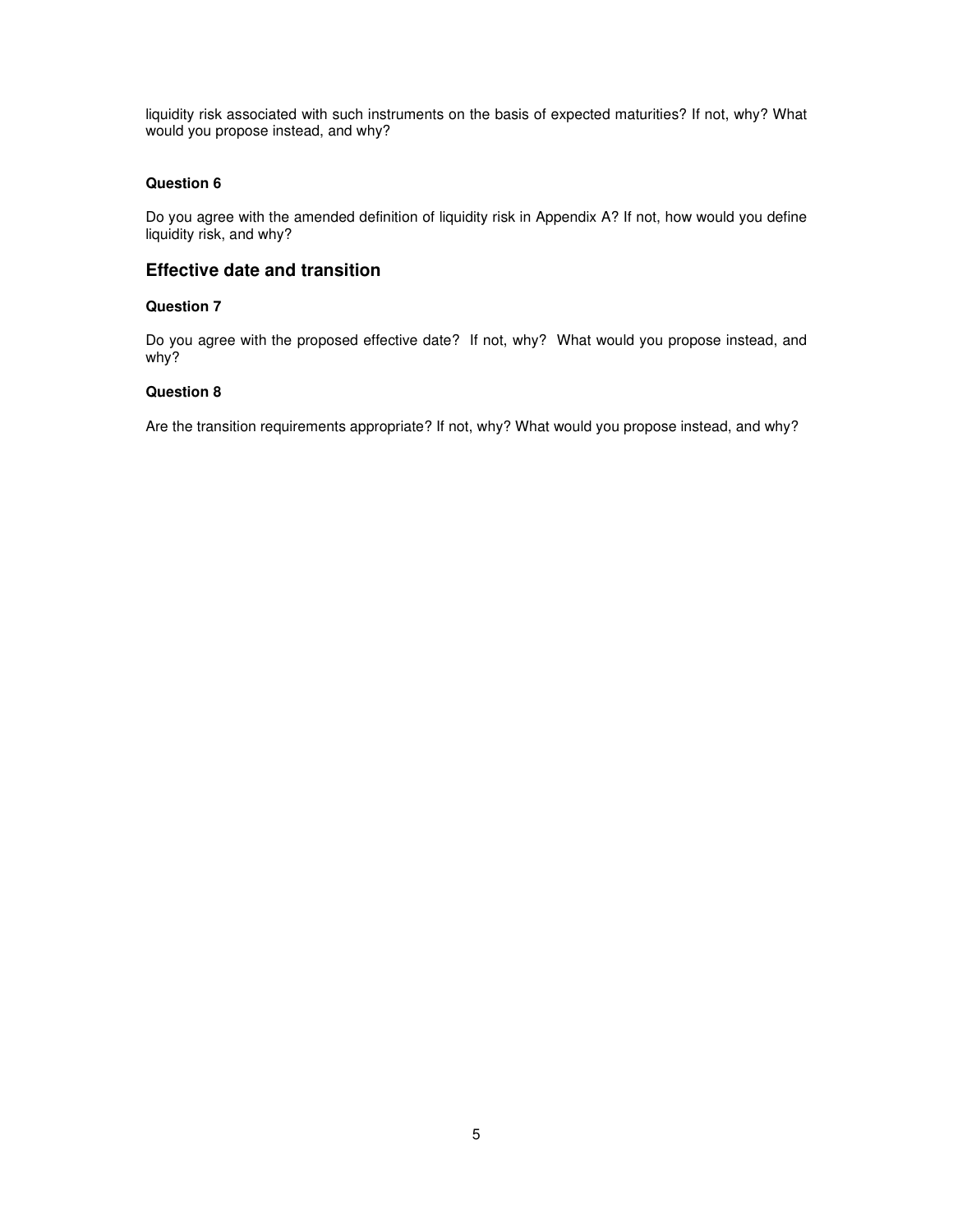# **PROPOSED STATUTORY BOARD FINANCIAL REPORTING STANDARD**

# **ED/SB-FRS 107**

# **Proposed amendments to Statutory Board Financial Reporting Standard 107 Financial Instruments: Disclosures**

Paragraph 27 is amended (new text is underlined and deleted text is struck through). Paragraphs 27A–27C are added. Paragraphs 25, 26 and 28–30 are not proposed for amendment but are included here for ease of reference.

# **Significance of financial instruments for financial position and performance**

# **Other disclosures**

## **Fair value**

- 25 Except as set out in paragraph 29, for each class of financial assets and financial liabilities (see paragraph 6), an entity shall disclose the fair value of that class of assets and liabilities in a way that permits it to be compared with its carrying amount.
- 26 In disclosing fair values, an entity shall group financial assets and financial liabilities into classes, but shall offset them only to the extent that their carrying amounts are offset in the statement of financial position.
- 27 An entity shall disclose for each class of financial instruments:
	- $\overline{a}$  the methods and, when a valuation technique is used, the assumptions applied in determining fair values of each class of financial assets or financial liabilities. For example, if applicable, an entity discloses information about the assumptions relating to prepayment rates, rates of estimated credit losses, and interest rates or discount rates. If there has been a change in valuation technique, the entity shall disclose that change and the reasons for making it.
	- (b) whether fair values are determined, in whole or in part, directly by reference to published price quotations in an active market or are estimated using a valuation technique (see paragraphs AG71–AG79 of SB-FRS 39).
	- (c) whether the fair values recognised or disclosed in the financial statements are determined in whole or in part using a valuation technique based on assumptions that are not supported by prices-from observable current market transactions in the same instrument (ie without modification or repackaging) and not based on available observable market data. For fair values that are recognised in the financial statements, if changing one or more of those assumptions to reasonably possible alternative assumptions would change fair value significantly, the entity shall state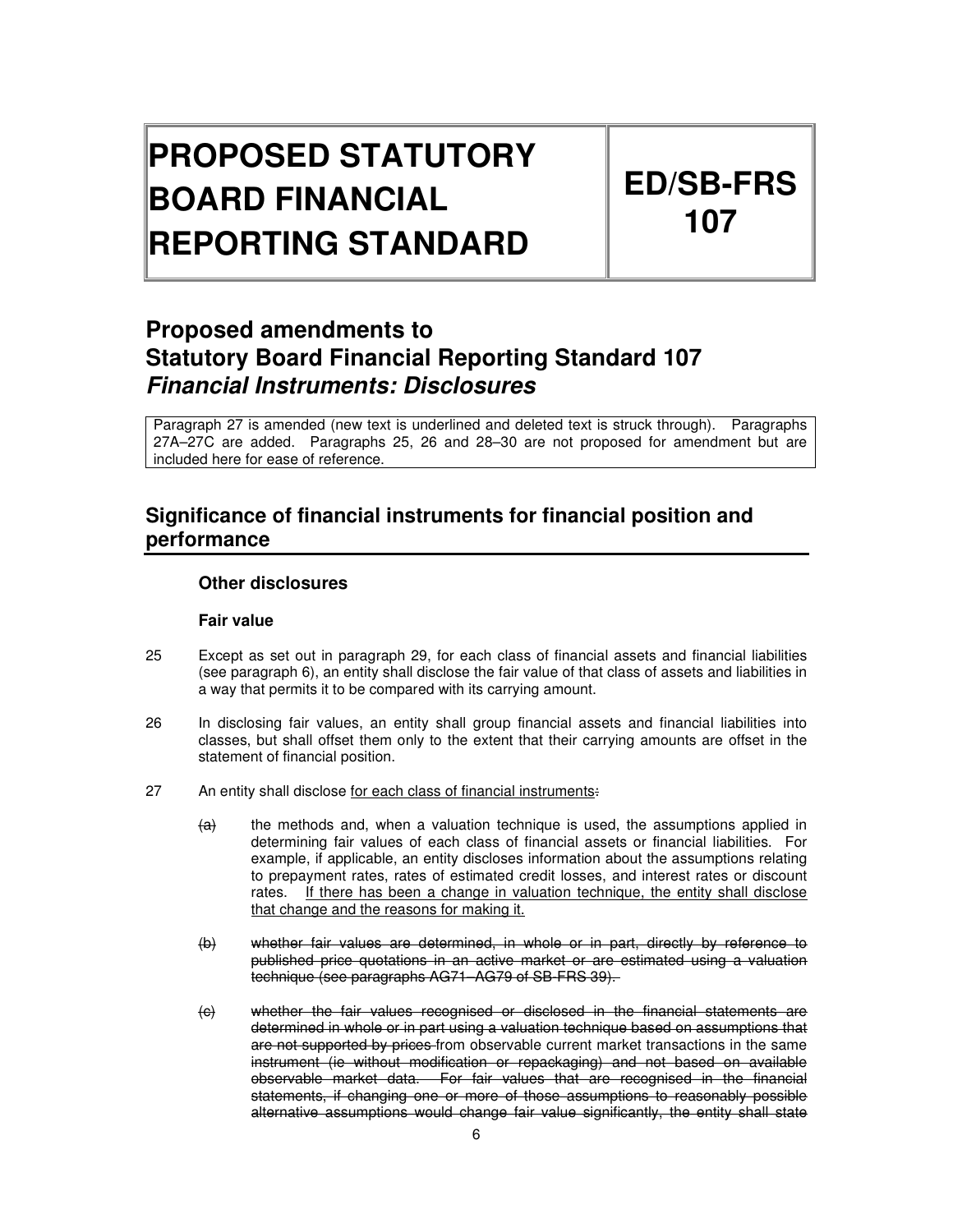this fact and disclose the effect of those changes. For this purpose, significance shall be judged with respect to profit or loss, and total assets or total liabilities, or, when changes in fair value are recognised in other comprehensive income, total equity.

- (d) if (c) applies, the total amount of the change in fair value estimated using such a valuation technique that was recognised in profit or loss during the period.
- 27A To make the disclosures required by paragraphs 27B and 27C an entity shall classify fair value measurements using a fair value hierarchy that reflects the significance of the inputs used in making the measurements. The fair value hierarchy shall have the following levels:
	- (a) quoted prices in active markets for the same instrument (ie without modification or repackaging) (Level 1);
	- (b) quoted prices in active markets for similar assets or liabilities or other valuation techniques for which all significant inputs are based on observable market data (Level 2); and
	- (c) valuation techniques for which any significant input is not based on observable market data (Level 3).

For the purposes of the fair value hierarchy, a significant input is an input that is significant to the fair value measurement in its entirety. Assessing the significance of a particular input requires judgement.

- 27B For fair value measurements recognised in the statement of financial position an entity shall disclose for each class of financial instruments:
	- (a) the level in the fair value hierarchy into which the fair value measurements are categorised in their entirety.
	- (b) for fair value measurements using valuation techniques for which any significant input is not based on observable market data (Level 3), a reconciliation from the beginning balances to the ending balances, disclosing separately changes during the period attributable to the following:
		- (i) total gains or losses for the period (realised and unrealised) recognised in profit or loss, and a description of where they are presented in the statement of comprehensive income;
		- (ii) total gains or losses recognised in other comprehensive income;
		- (iii) purchases, sales, issues and settlements (net); and
		- (iv) transfers into and/or out of Level 3 (eg transfers attributable to changes in the observability of market data).
	- $(c)$  the total amount of unrealised gains or losses for the period in  $(b)(i)$  included in profit or loss for those assets and liabilities still held at the end of the reporting period and a description of where those unrealised gains or losses are presented in the statement of comprehensive income.
	- (d) for fair value measurements using valuation techniques for which any significant input is not based on observable market data (Level 3), if changing one or more of those inputs to reasonably possible alternative assumptions would change fair value significantly, the entity shall state that fact and disclose the effect of those changes for each class of financial instrument. For this purpose, significance shall be judged with respect to profit or loss, and total assets or total liabilities, or, when changes in fair value are recognised in other comprehensive income, total equity.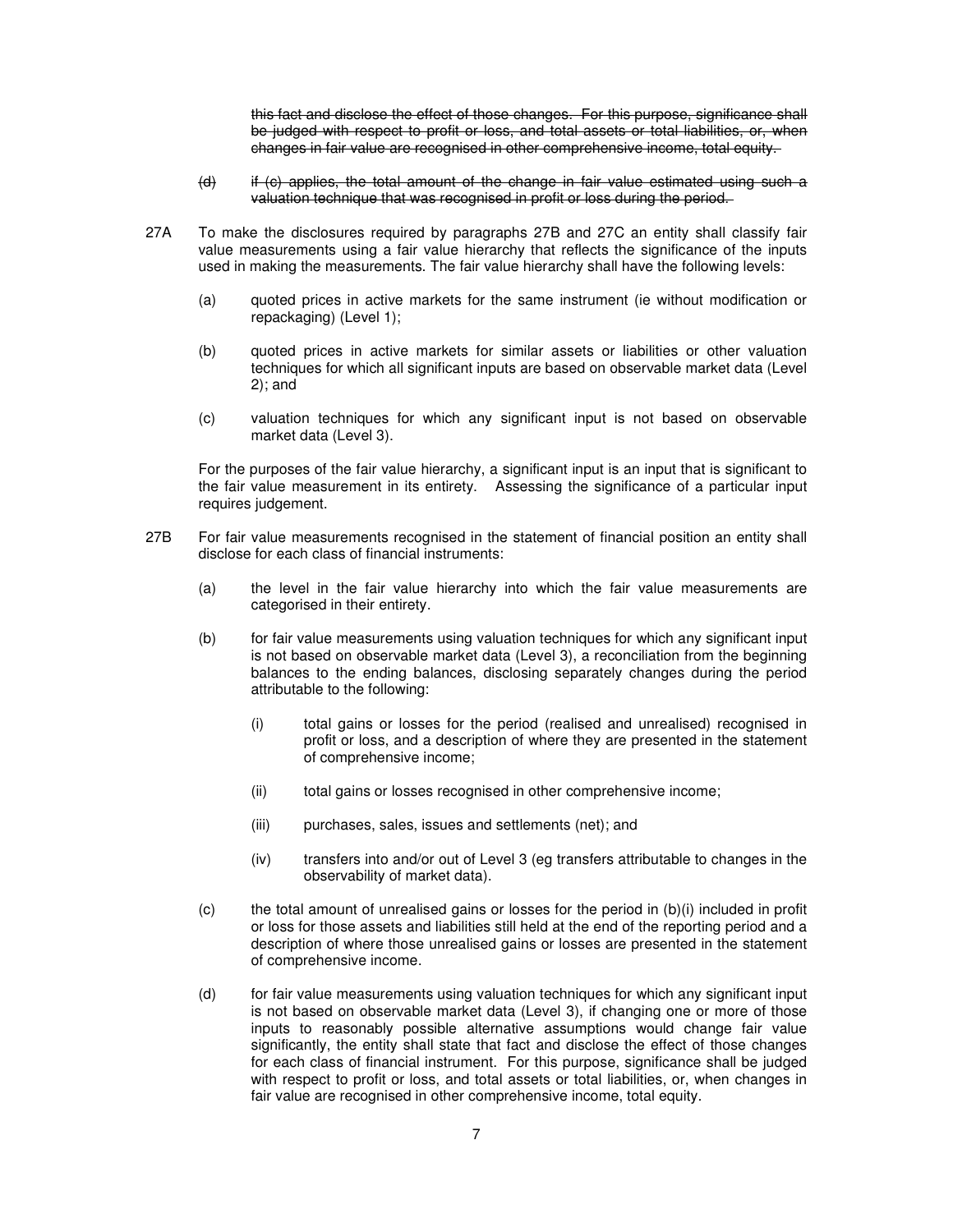(e) any movements between the levels of the fair value hierarchy (in addition to those disclosed to comply with paragraph  $27B(b)(iv)$ . The entity shall also disclose the reasons for all movements between any of the levels of the hierarchy.

An entity shall provide the information required by this paragraph in tabular format unless another format is more appropriate. In addition, an entity shall also disclose any other information that is necessary for users to evaluate the quantitative information disclosed (eg information about those instruments in one level of the hierarchy that are hedged by instruments in another level of the hierarchy).

- 27C An entity shall disclose the fair value, by level of the fair value hierarchy into which the financial instruments are catergorised in their entirety, of the financial instruments or the classes of financial instruments that are not measured at fair value in the statement of financial position.
- 28 If the market for a financial instrument is not active, an entity establishes its fair value using a valuation technique (see paragraphs AG74–AG79 of SB-FRS 39). Nevertheless, the best evidence of fair value at initial recognition is the transaction price (ie the fair value of the consideration given or received), unless conditions described in paragraph AG76 of SB-FRS 39 are met. It follows that there could be a difference between the fair value at initial recognition and the amount that would be determined at that date using the valuation technique. If such a difference exists, an entity shall disclose, by class of financial If such a difference exists, an entity shall disclose, by class of financial instrument:
	- (a) its accounting policy for recognising that difference in profit or loss to reflect a change in factors (including time) that market participants would consider in setting a price (see paragraph AG76A of SB-FRS 39); and
	- (b) the aggregate difference yet to be recognised in profit or loss at the beginning and end of the period and a reconciliation of changes in the balance of this difference.
- 29 Disclosures of fair value are not required:
	- (a) when the carrying amount is a reasonable approximation of fair value, for example, for financial instruments such as short-term trade receivables and payables;
	- (b) for an investment in equity instruments that do not have a quoted market price in an active market, or derivatives linked to such equity instruments, that is measured at cost in accordance with SB-FRS 39 because its fair value cannot be measured reliably; or
	- (c) for a contract containing a discretionary participation feature (as described in SB-FRS 104) if the fair value of that feature cannot be measured reliably.
- 30 In the cases described in paragraph 29(b) and (c), an entity shall disclose information to help users of the financial statements make their own judgements about the extent of possible differences between the carrying amount of those financial assets or financial liabilities and their fair value, including:
	- (a) the fact that fair value information has not been disclosed for these instruments because their fair value cannot be measured reliably;
	- (b) a description of the financial instruments, their carrying amount, and an explanation of why fair value cannot be measured reliably;
	- (c) information about the market for the instruments;
	- (d) information about whether and how the entity intends to dispose of the financial instruments; and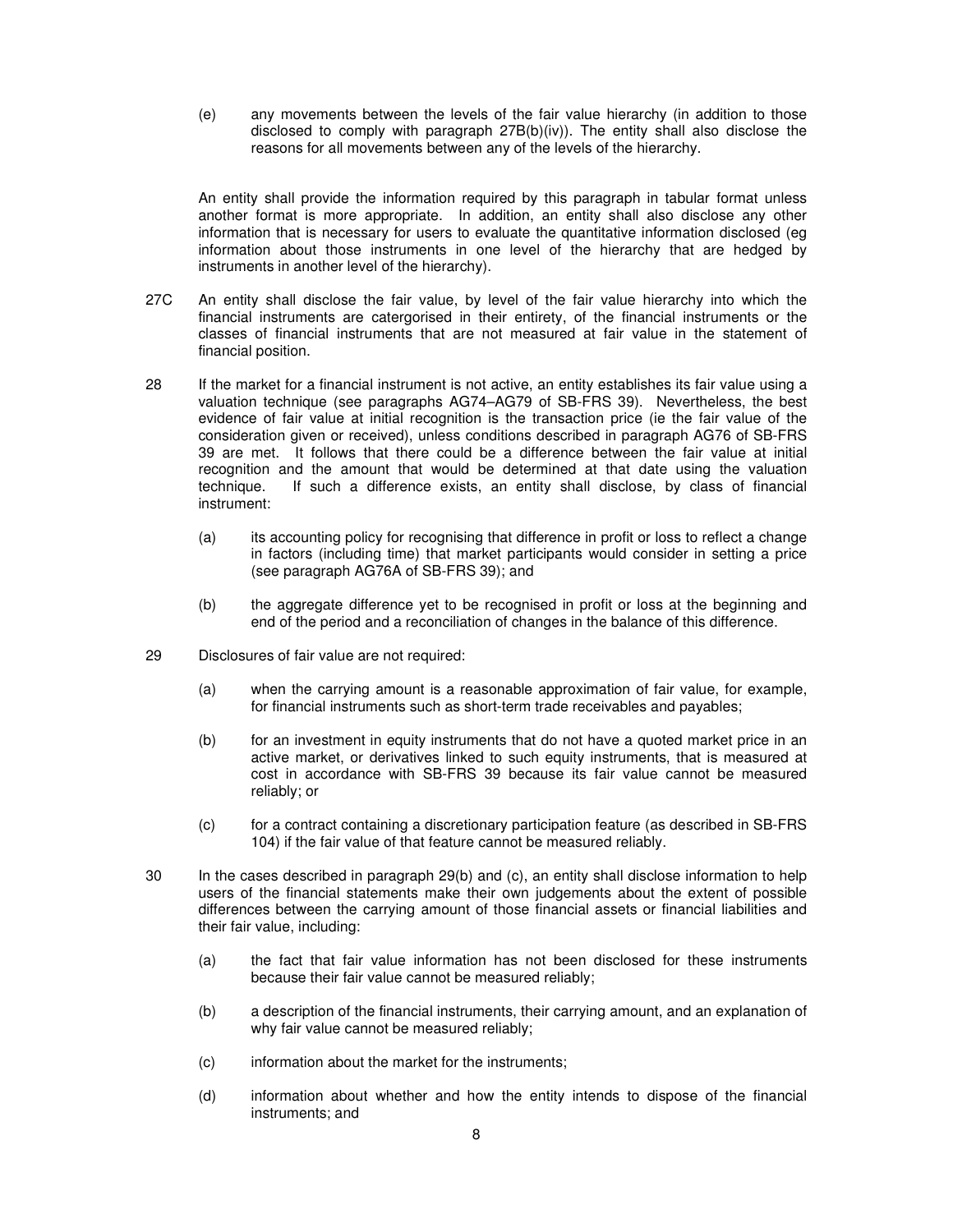(e) if financial instruments whose fair value previously could not be reliably measured are derecognised, that fact, their carrying amount at the time of derecognition, and the amount of gain or loss recognised.

Paragraph 39 is amended (new text is underlined and deleted text is struck through). Paragraph 43A is added.

## **Liquidity risk**

- 39 An entity shall disclose:
	- (a) a maturity analysis for derivative financial liabilities that is based on how the entity manages the liquidity risk associated with such instruments.
	- $\frac{a}{b}$  a maturity analysis for non-derivative financial liabilities that shows the remaining contractual maturities; for such financial liabilities. If the entity manages liquidity on the basis of expected maturities, it also shall disclose the remaining expected maturities for those financial liabilities.
	- $(b)(c)$  a description of how it manages the liquidity risk inherent in (a) and (b).

…

# **Effective date and transition**

43A An entity shall apply amended paragraphs 27, 39 and B11 and paragraphs 27A–27C and B11A–B11E for annual periods beginning on or after 1 July 2009. Earlier application is permitted. If an entity applies those paragraphs for an earlier period, it shall disclose that fact.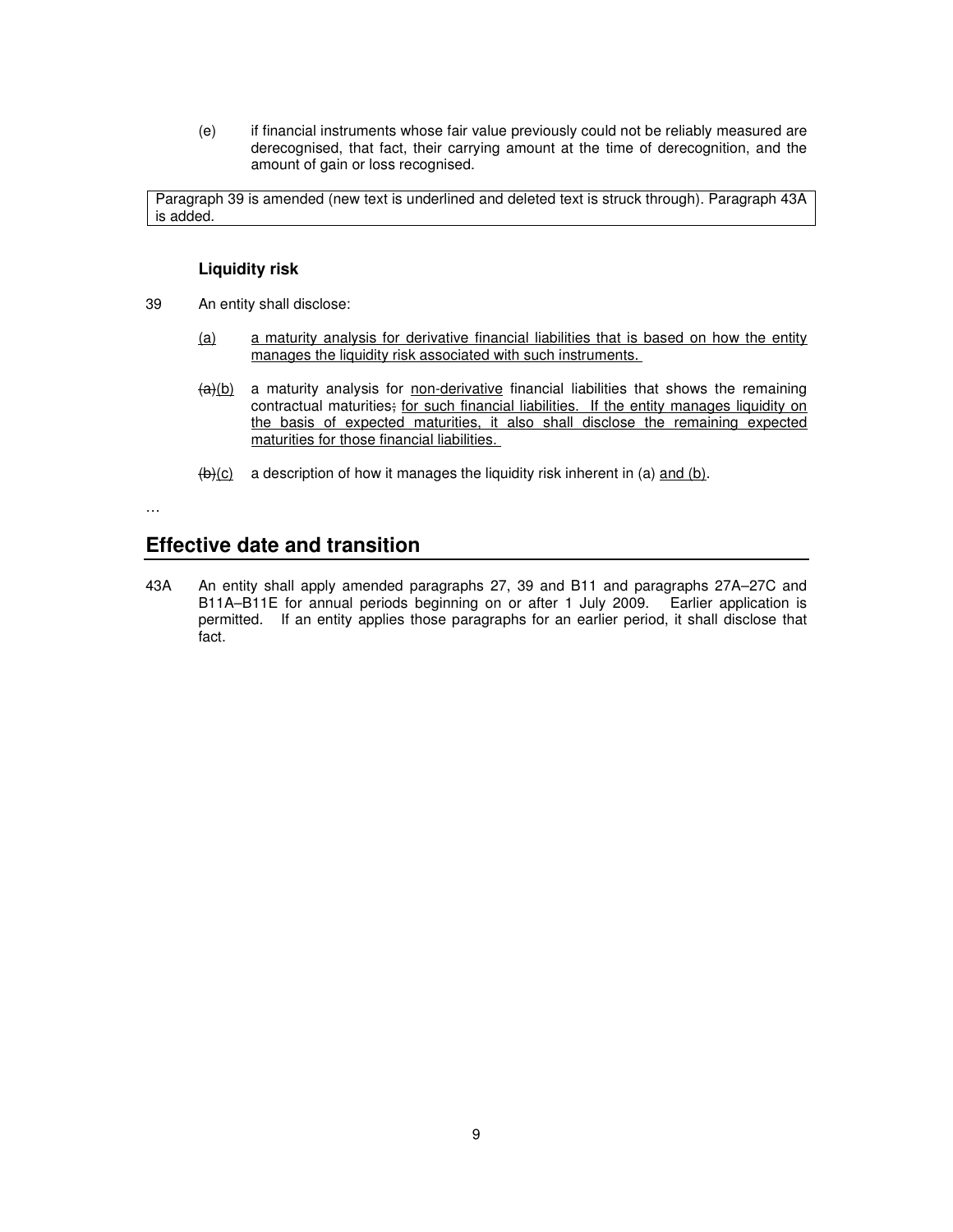# **Appendix A**

…

# **Defined terms**

The following term is amended: new text is underlined.

**liquidity risk** The risk that an entity will encounter difficulty in meeting obligations associated with financial liabilities that are settled by delivering cash or another financial asset.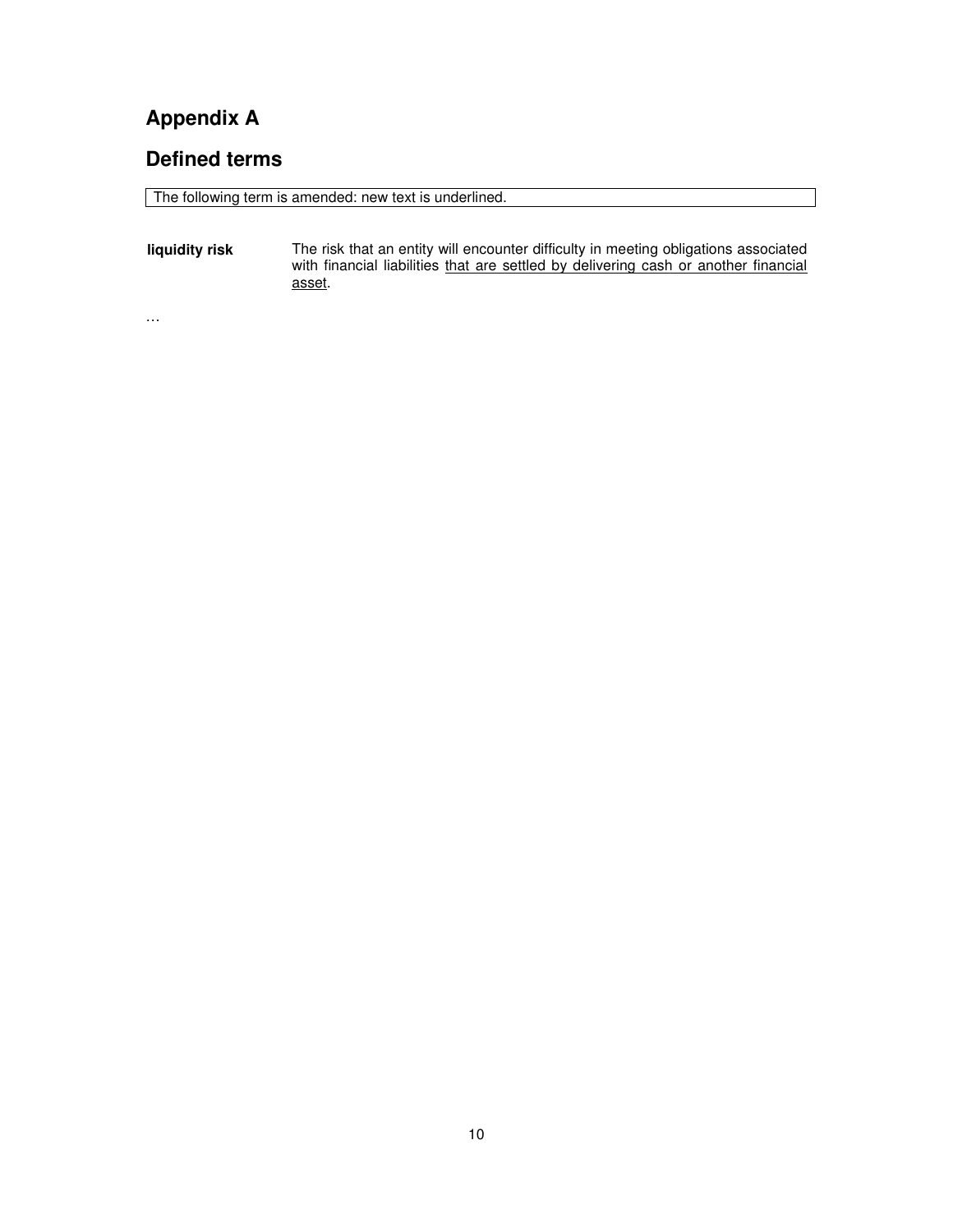# **Appendix B**

# **Application guidance**

A heading and paragraph B11 are amended (new text is underlined and deleted text is struck through). Paragraphs B11A–B11E are added and paragraphs B12–B16 are deleted.

## **Nature and extent of risks arising from financial instruments (paragraphs 31–42)**

## **Contractual maturity analysis Maturity analyses (paragraph 39(a) and (b))**

- B11 In preparing the contractual maturity analyses analysis for financial liabilities required by paragraph 39(a) and (b) an entity uses its judgement to determine an appropriate number of time bands. For example, an entity might determine that the following time bands are appropriate:
	- (a) not later than one month;
	- (b) later than one month and not later than three months;
	- (c) later than three months and not later than one year; and
	- (d) later than one year and not later than five years.
- B11A In meeting the requirements of paragraph 39(a) and (b), an entity shall not separate an embedded derivative from a hybrid instrument. For such an instrument, an entity shall apply paragraph 39(b).
- B11B An entity shall explain how the estimates in the maturity analyses required by paragraph 39(a) and (b) are determined. For example, the entity shall explain how it determines the remaining expected maturities of those items for which liquidity risk is managed on that basis. If the estimated cash (or other financial asset) outflows included in the quantitative analyses could either:
	- (a) occur significantly earlier than indicated in the maturity analyses, or
	- (b) be for significantly different amounts from those indicated in the maturity analyses (eg for a derivative that is expected to be settled net but for which the counterparty has the option to require gross settlement),

the entity shall state that fact and provide quantitative information that enables users of its financial statements to evaluate the extent of this risk.

- B11C Paragraph 39(a) requires an entity to disclose a quantitative maturity analysis for derivative financial liabilities (including financial instruments that would meet the definition of a derivative financial liability if they were recognised) that is based on how the entity manages liquidity risk. For example:
	- (a) when an entity manages liquidity risk for a trading portfolio of derivatives on the basis of fair value it shall disclose the total fair value of the derivative financial liabilities in the earliest time band.
	- (b) when an entity manages the liquidity risk of interest rate swaps on the basis of expected contractual cash flows it shall disclose the expected net cash flows of those swaps that are financial liabilities at the reporting date in each of the appropriate time bands.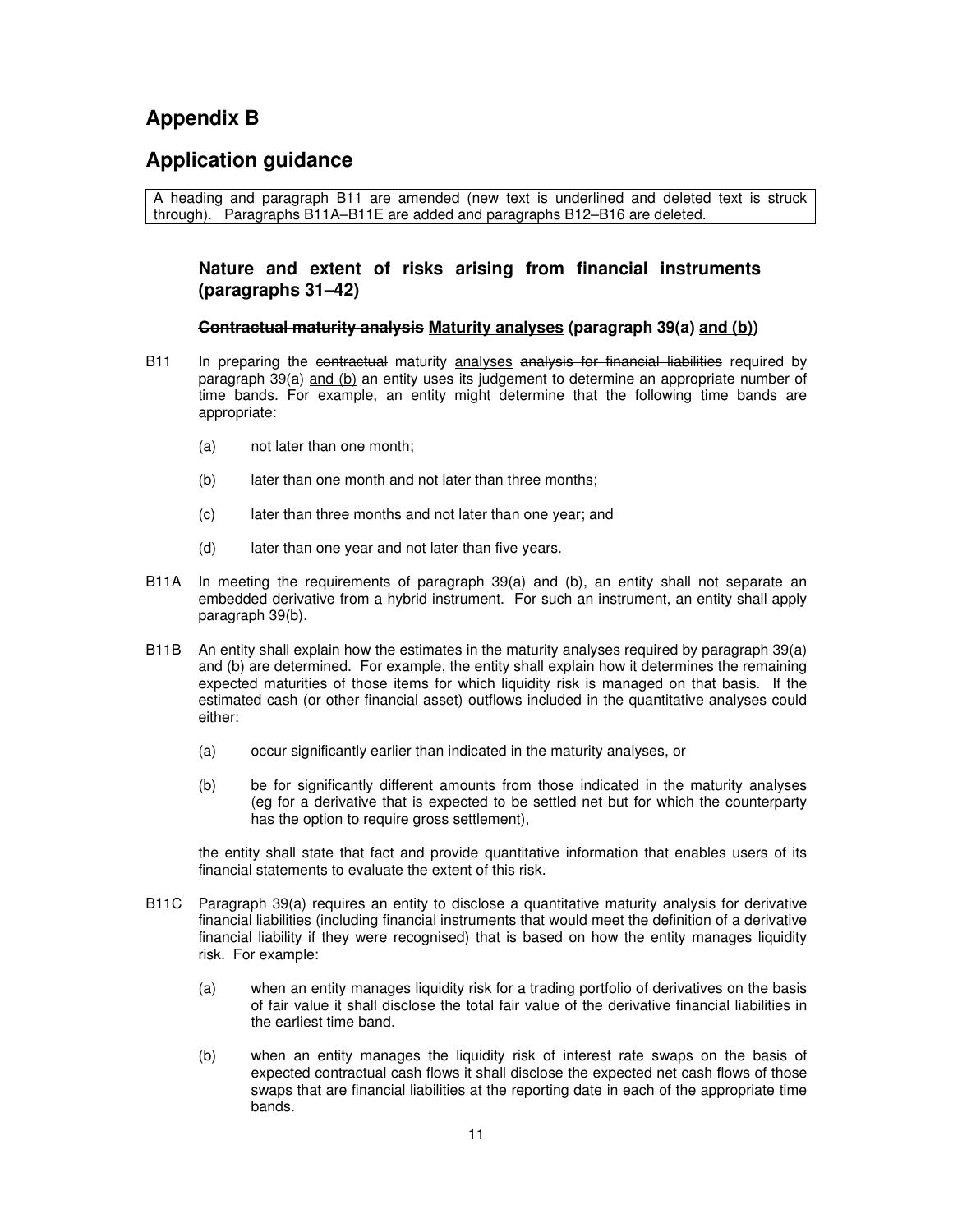- (c) when an entity manages the liquidity risk associated with loan commitments and financial guarantees on the basis of expected cash outflows it shall disclose those expected cash outflows in the time bands when the entity expects the loan commitments or financial guarantees to be drawn.
- B11D Paragraph 39(b) requires an entity to disclose a maturity analysis for non-derivative financial liabilities that shows the remaining contractual maturities for such financial liabilities. In this disclosure:
	- (a) when a counterparty has a choice of when an amount is paid, the liability is included on the basis of the earliest date on which the entity can be required to pay. For example, financial liabilities that an entity can be required to repay on demand (eg demand deposits) are included in the earliest time band.
	- (b) when an entity is committed to make amounts available in instalments, each instalment is allocated to the earliest period in which the entity can be required to pay.
	- (c) the contractual amounts disclosed in the maturity analysis for non-derivative financial liabilities are the contractual undiscounted cash flows.
- B11E Paragraph 39(c) requires an entity to describe how it manages the liquidity risk inherent in the items disclosed in the quantitative disclosures required in paragraph 39(a) and (b). If appropriate, the entity shall disclose a maturity analysis of financial assets it holds for managing liquidity risk (eg financial assets that are readily saleable or expected to generate cash inflows to meet cash outflows on financial liabilities). Other factors that the entity might consider in providing this disclosure include, but are not limited to, whether the entity:
	- (a) has committed borrowing facilities (eg commercial paper facilities) or other lines of credit (eg stand-by credit facilities) that it can access to meet liquidity needs;
	- (b) holds deposits at central banks to meet liquidity needs;
	- (c) has very diverse funding sources;
	- (d) has significant concentrations of liquidity risk in either its assets or its funding sources;
	- (e) has internal control processes and contingency plans for managing liquidity risk; or
	- (f) has instruments that include accelerated repayment terms (eg on the downgrade of the entity's credit rating) and how the entity would manage accelerated repayment.
- B12– [Deleted] When a counterparty has a choice of when an amount is paid,
- B16 the liability is included on the basis of the earliest date on which the entity can be required to pay. For example, financial liabilities that an entity can be required to repay on demand (eg demand deposits) are included in the earliest time band.
- B13 When an entity is committed to make amounts available in instalments, each instalment is allocated to the earliest period in which the entity can be required to pay. For example, an undrawn loan commitment is included in the time band containing the earliest date it can be drawn down.
- B14 The amounts disclosed in the maturity analysis are the contractual undiscounted cash flows, for example:
	- (a) gross finance lease obligations (before deducting finance charges);
	- (b) prices specified in forward agreements to purchase financial assets for cash;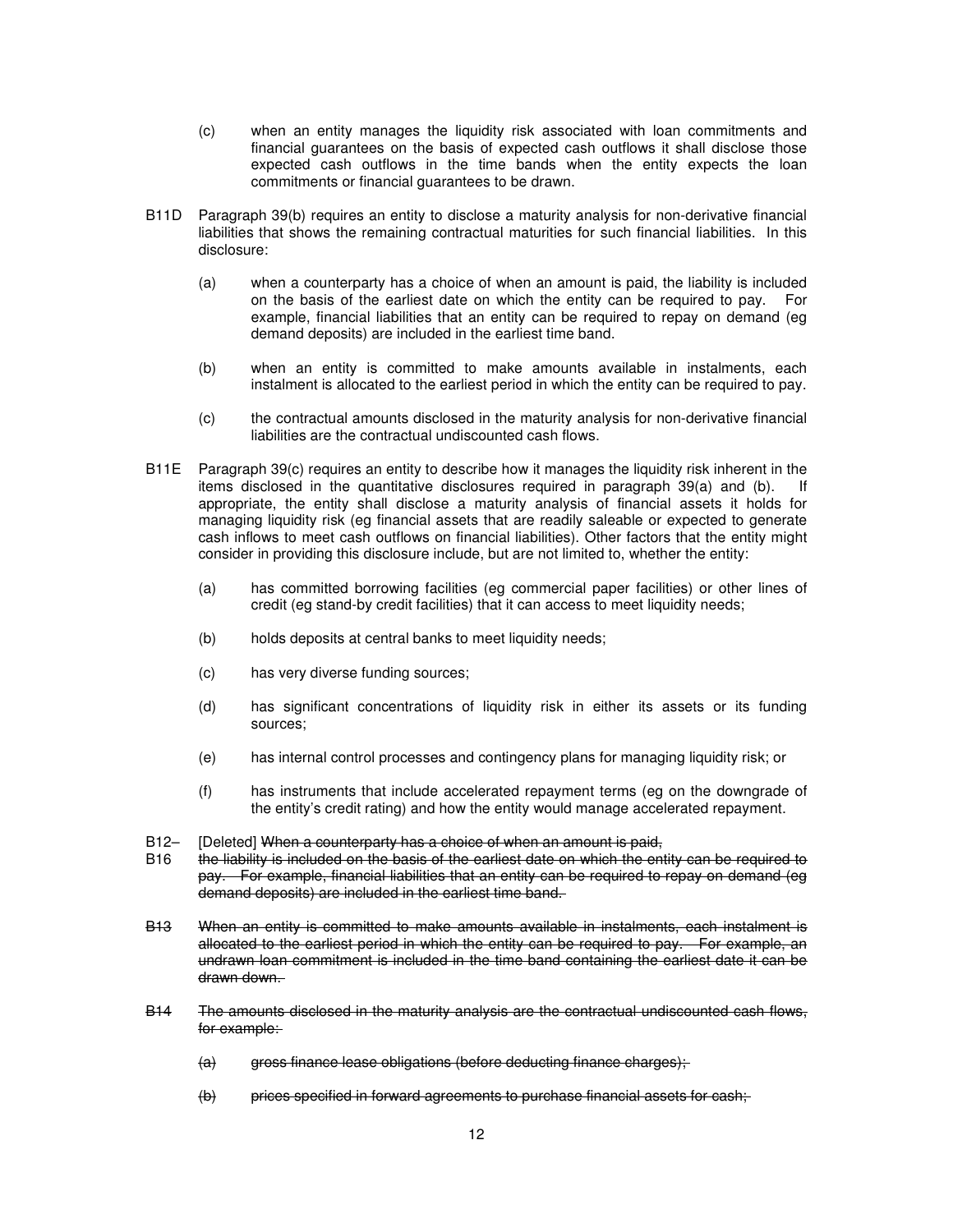- (c) net amounts for pay-floating/receive-fixed interest rate swaps for which net cash flows are exchanged;
- (d) contractual amounts to be exchanged in a derivative financial instrument (eg a currency swap) for which gross cash flows are exchanged; and
- (e) gross loan commitments.

Such undiscounted cash flows differ from the amount included in the statement of financial position because the amount in the statement of financial position is based on discounted cash flows.

- B15 If appropriate, an entity shall disclose the analysis of derivative financial instruments separately from that of non-derivative financial instruments in the contractual maturity analysis for financial liabilities required by paragraph 39(a). For example, it would be appropriate to distinguish cash flows from derivative financial instruments and non-derivative financial instruments if the cash flows arising from the derivative financial instruments are settled gross. This is because the gross cash outflow may be accompanied by a related inflow.
- B16 When the amount payable is not fixed, the amount disclosed is determined by reference to the conditions existing at the end of the reporting period. For example, when the amount payable varies with changes in an index, the amount disclosed may be based on the level of the index at the end of the reporting period.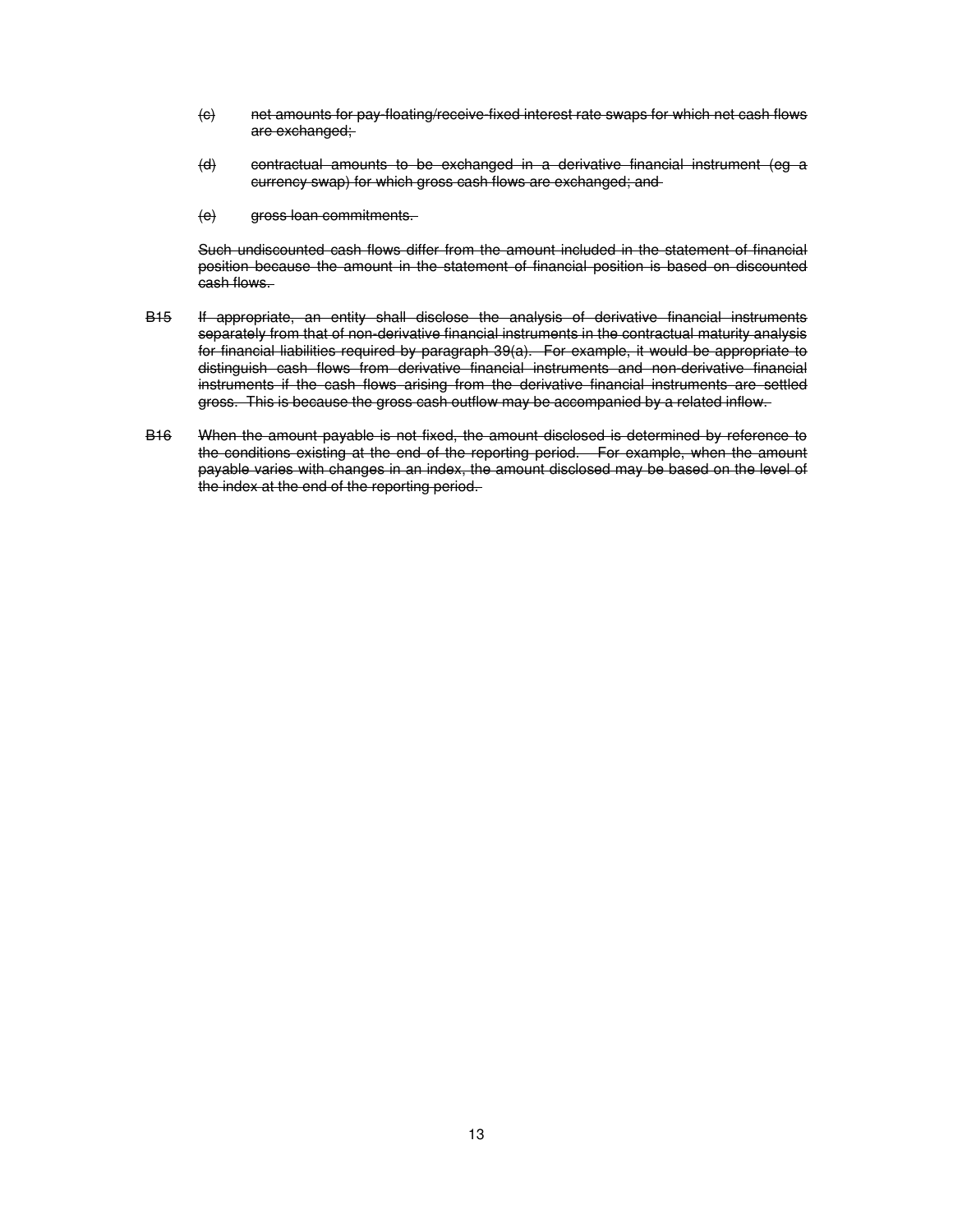# **Guidance on implementing SB-FRS 107 Financial Instruments: Disclosures**

After paragraph IG13 a heading is amended (new text is underlined) and paragraphs IG13A and IG13B are added. Paragraph IG14 is not proposed for amendment but is included here for ease of reference.

# **Significance of financial instruments for financial position and performance (paragraphs 7–30, B4 and B5)**

# **Fair value (paragraphs 27–28)**

IG13A SB-FRS 107 requires disclosures about the level in the fair value hierarchy in which fair value measurements are categorised for assets and liabilities measured in the statement of financial position. A tabular format is required unless another format is more appropriate. An entity might disclose the following for assets to comply with paragraph 27B(a). (Disclosures by class of financial instruments would also be required, but are not included in the following example.)

| Assets measured at fair value                                           |                   | quoted<br>prices in<br>active<br>markets for<br>the same<br>instrument<br>(Level 1) | Fair value measurement at end of the reporting<br>period based on:<br>valuation<br>techniques<br>for which all<br>significant<br>inputs are<br>based on<br>observable<br>market data<br>(Level 2) | valuation<br>techniques<br>for which<br>any<br>significant<br>input is not<br>based on<br>observable<br>market data<br>(Level 3) |
|-------------------------------------------------------------------------|-------------------|-------------------------------------------------------------------------------------|---------------------------------------------------------------------------------------------------------------------------------------------------------------------------------------------------|----------------------------------------------------------------------------------------------------------------------------------|
| Description<br>Financial assets at fair value<br>through profit or loss | 31 Dec 20X2<br>60 | CU million<br>25                                                                    | CU million<br>15                                                                                                                                                                                  | CU million<br>20                                                                                                                 |
| Available-for-sale financial                                            | 75                | 65                                                                                  |                                                                                                                                                                                                   | 10                                                                                                                               |
| assets<br>Total                                                         | 135               | 90                                                                                  | 15                                                                                                                                                                                                | 30                                                                                                                               |

IG13B SB-FRS 107 requires a reconciliation from beginning to ending balances for those assets and liabilities that are measured in the statement of financial position at fair value based on a valuation technique for which any significant input is not based on observable market data (Level 3). A tabular format is required unless another format is more appropriate. An entity might disclose the following for assets to comply with paragraph 27B(b).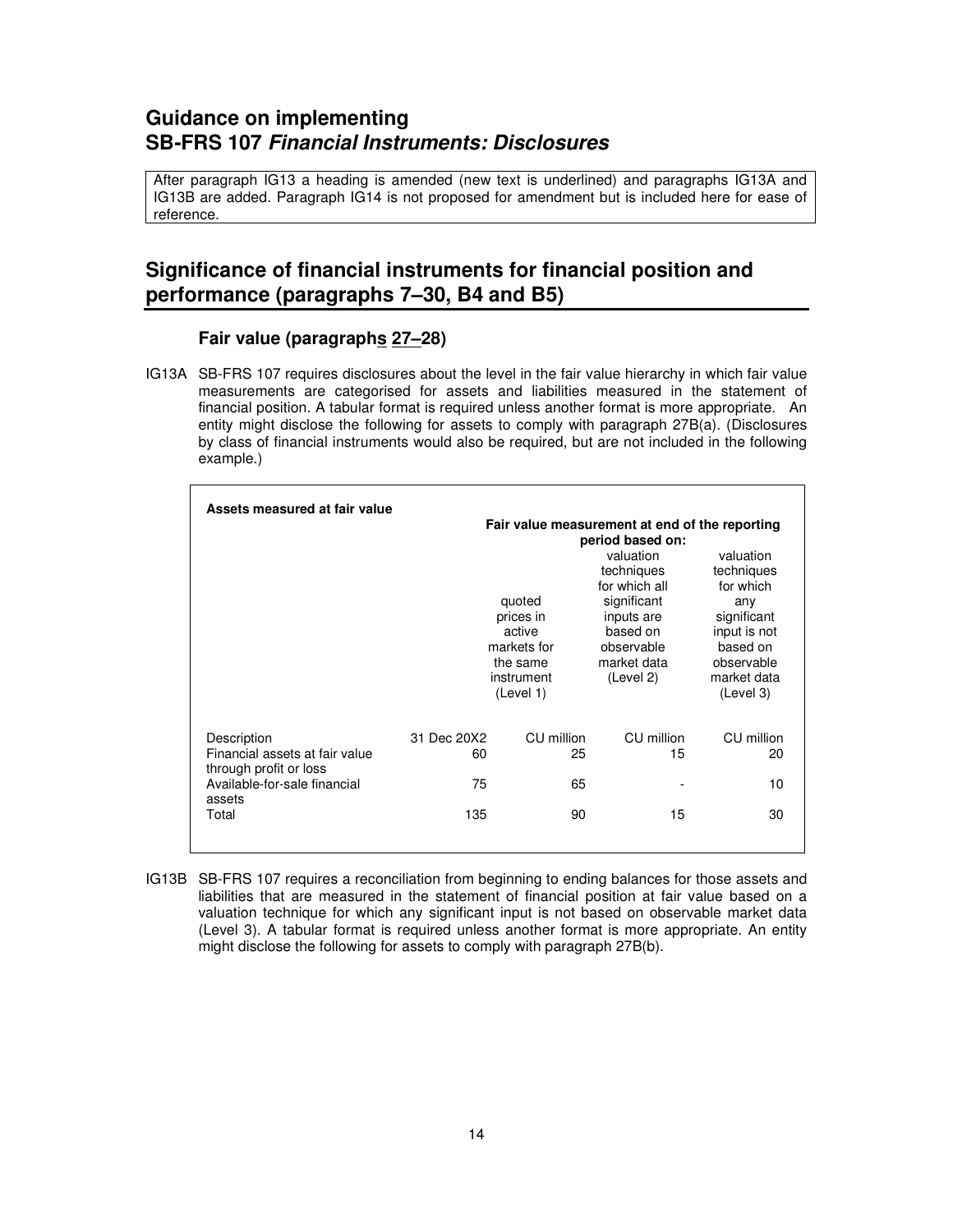| ASSEIS MEASURU ATTAII VAIUE DASEU ON VAIUANON IECHINGUES TOI WINCH ANY SIGNINGANI MIDULIS<br>not based on observable market data (Level 3)             |                                          |                        |            |  |  |
|--------------------------------------------------------------------------------------------------------------------------------------------------------|------------------------------------------|------------------------|------------|--|--|
|                                                                                                                                                        | Fair value measurement at reporting date |                        |            |  |  |
|                                                                                                                                                        | Financial<br>assets at fair              | Available-<br>for-sale | Total      |  |  |
|                                                                                                                                                        | value                                    | financial              |            |  |  |
|                                                                                                                                                        | through profit                           | assets                 |            |  |  |
|                                                                                                                                                        | or loss                                  |                        |            |  |  |
|                                                                                                                                                        | CU million                               | CU million             | CU million |  |  |
| Beginning balance                                                                                                                                      | 14                                       | 11                     | 25         |  |  |
| Total gains or losses                                                                                                                                  | 11                                       |                        |            |  |  |
| in profit or loss<br>in other comprehensive income                                                                                                     | 4                                        | (3)                    | 8<br>4     |  |  |
| Purchases, issues and settlements (net)                                                                                                                | (7)                                      | 2                      | (5)        |  |  |
| Transfers into and/or out of Level 3                                                                                                                   | (2)                                      |                        | (2)        |  |  |
| Ending balance                                                                                                                                         | 20                                       | 10                     | 30         |  |  |
| Total unrealised gains or losses for the                                                                                                               | 7                                        |                        | 7          |  |  |
| period included in profit or loss for assets                                                                                                           |                                          |                        |            |  |  |
| held at the end of the reporting period                                                                                                                |                                          |                        |            |  |  |
|                                                                                                                                                        |                                          |                        |            |  |  |
| Gains or losses (realised and unrealised) included in profit or loss for the period are presented in<br>trading income and in other income as follows: |                                          |                        |            |  |  |
|                                                                                                                                                        |                                          | Trading                | Other      |  |  |
|                                                                                                                                                        |                                          | income                 | income     |  |  |
| Total gains or losses included in profit or loss for the period                                                                                        |                                          | 11                     | (3)        |  |  |
| Change in unrealised gains or losses for assets held at the end<br>of the reporting period                                                             |                                          | 7                      |            |  |  |

**Assets measured at fair value based on valuation techniques for which any significant input is** 

IG14 The fair value at initial recognition of financial instruments that are not traded in active markets is determined in accordance with paragraph AG76 of SB-FRS 39. However, when, after initial recognition, an entity will use a valuation technique that incorporates data not obtained from observable markets, there may be a difference between the transaction price at initial recognition and the amount determined at initial recognition using that valuation technique. In these circumstances, the difference will be recognised in profit or loss in subsequent periods in accordance with SB-FRS 39 and the entity's accounting policy. Such recognition reflects changes in factors (including time) that market participants would consider in setting a price (see paragraph AG76A of SB-FRS 39). Paragraph 28 requires disclosures in these circumstances. An entity might disclose the following to comply with paragraph 28:

## **Background**

On 1 January 20X1 an entity purchases for CU15 million financial assets that are not traded in an active market. The entity has only one class of such financial assets.

The transaction price of CU15 million is the fair value at initial recognition.

After initial recognition, the entity will apply a valuation technique to establish the financial assets' fair value. This valuation technique includes variables other than data from observable markets.

At initial recognition, the same valuation technique would have resulted in an amount of CU14 million, which differs from fair value by CU1 million.

The entity has existing differences of CU5 million at 1 January 20X1.

**continued...**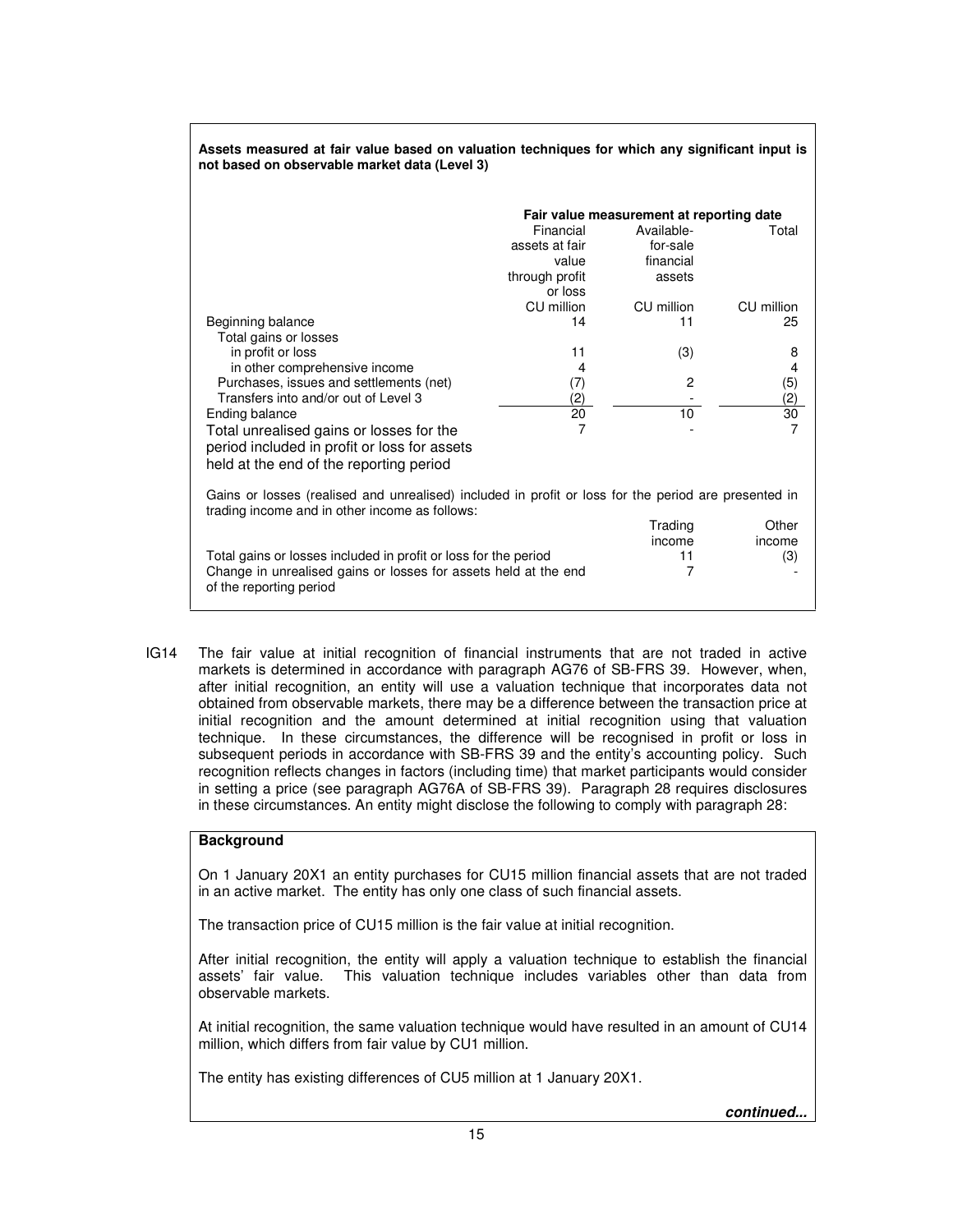**…continued** 

#### **Application of requirements**

The entity's 20X2 disclosure would include the following:

#### Accounting policies

The entity uses the following valuation technique to determine the fair value of financial instruments that are not traded in an active market: [description of technique, not included in this example]. Differences may arise between the fair value at initial recognition (which, in accordance with SB-FRS 39, is generally the transaction price) and the amount determined at initial recognition using the valuation technique. Any such differences are [description of the entity's accounting policy].

#### In the notes to the financial statements

As discussed in note X, the entity uses [name of valuation technique] to measure the fair value of the following financial instruments that are not traded in an active market. However, in accordance with SB-FRS 39, the fair value of an instrument at inception is generally the transaction price. If the transaction price differs from the amount determined at inception using the valuation technique, that difference is [description of the entity's accounting policy].

The differences yet to be recognised in profit or loss are as follows:

|                                                         | 31 Dec 20X2 | 31 Dec 20X1 |
|---------------------------------------------------------|-------------|-------------|
|                                                         | CU million  | CU million  |
| Balance at beginning of year                            | 5.3         | 5.0         |
| New transactions                                        |             | 1.0         |
| Amounts recognised in profit or loss during the<br>year | (0.7)       | (0.8)       |
| Other increases                                         |             | 0.2         |
| Other decreases                                         | (0.1)       | (0.1)       |
| Balance at end of year                                  | 4.5         | 5.3         |

Two headings and paragraphs IG30 and IG31 are deleted.

## **Liquidity risk (paragraphs 39 and B11)**

Liquidity management (paragraph 39(b))

- IG30 If an entity manages liquidity risk on the basis of expected maturity dates, it might disclose a maturity analysis of the expected maturity dates of both financial liabilities and financial assets. If an entity discloses such an expected maturity analysis, it might clarify that expected dates are based on estimates made by management, and explain how the estimates are determined and the principal reasons for differences from the contractual maturity analysis that is required by paragraph 39(a).
- IG31 Paragraph 39(b) requires the entity to describe how it manages the liquidity risk inherent in the maturity analysis of financial liabilities required in paragraph 39(a). The factors that the entity might consider in providing this disclosure include, but are not limited to, whether the entity:
	- (a) expects some of its liabilities to be paid later than the earliest date on which the entity can be required to pay (as may be the case for customer deposits placed with a bank);